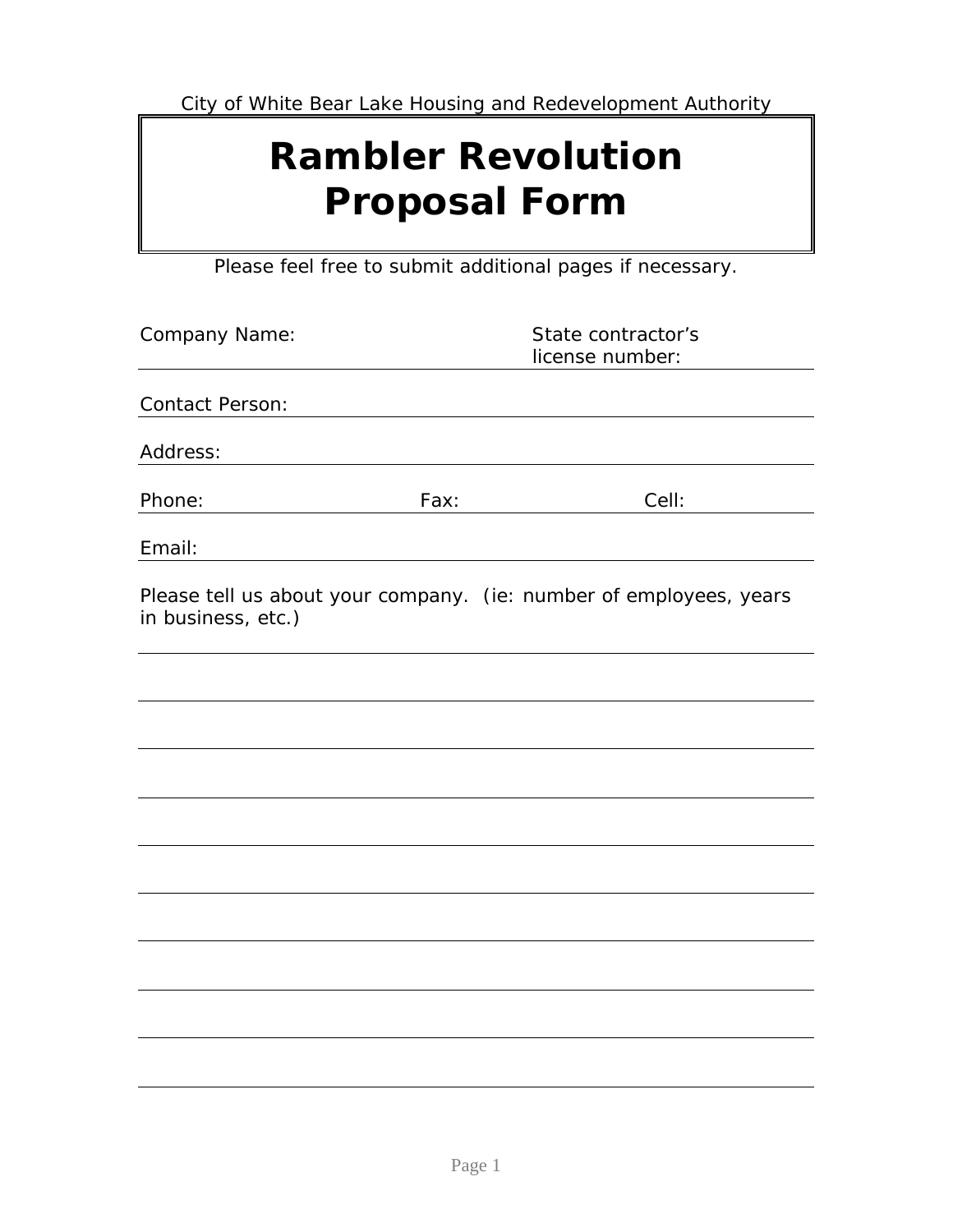How is your company organized? Will you be using subcontractors and for which aspects of the project? (If you know names of subcontractors, please provide a list.)

| What is your anticipated timeframe for the project?                  |
|----------------------------------------------------------------------|
| Start date:                                                          |
|                                                                      |
| Completion date:                                                     |
|                                                                      |
| <b>Related Issues:</b>                                               |
|                                                                      |
|                                                                      |
|                                                                      |
|                                                                      |
| Are you a certified lead abatement contractor?<br>Yes<br><b>No</b>   |
|                                                                      |
| Do you have any experience with the removal and disposal of asbestos |
| materials?<br>If yes, please describe the extent:<br>Yes<br>No.      |
|                                                                      |
|                                                                      |
|                                                                      |
|                                                                      |
|                                                                      |
|                                                                      |
| What additional methods do you foresee employing to demonstrate      |
| "green" remodeling practices? (These methods may include items       |

outside the scope of the plans and specifications attached.)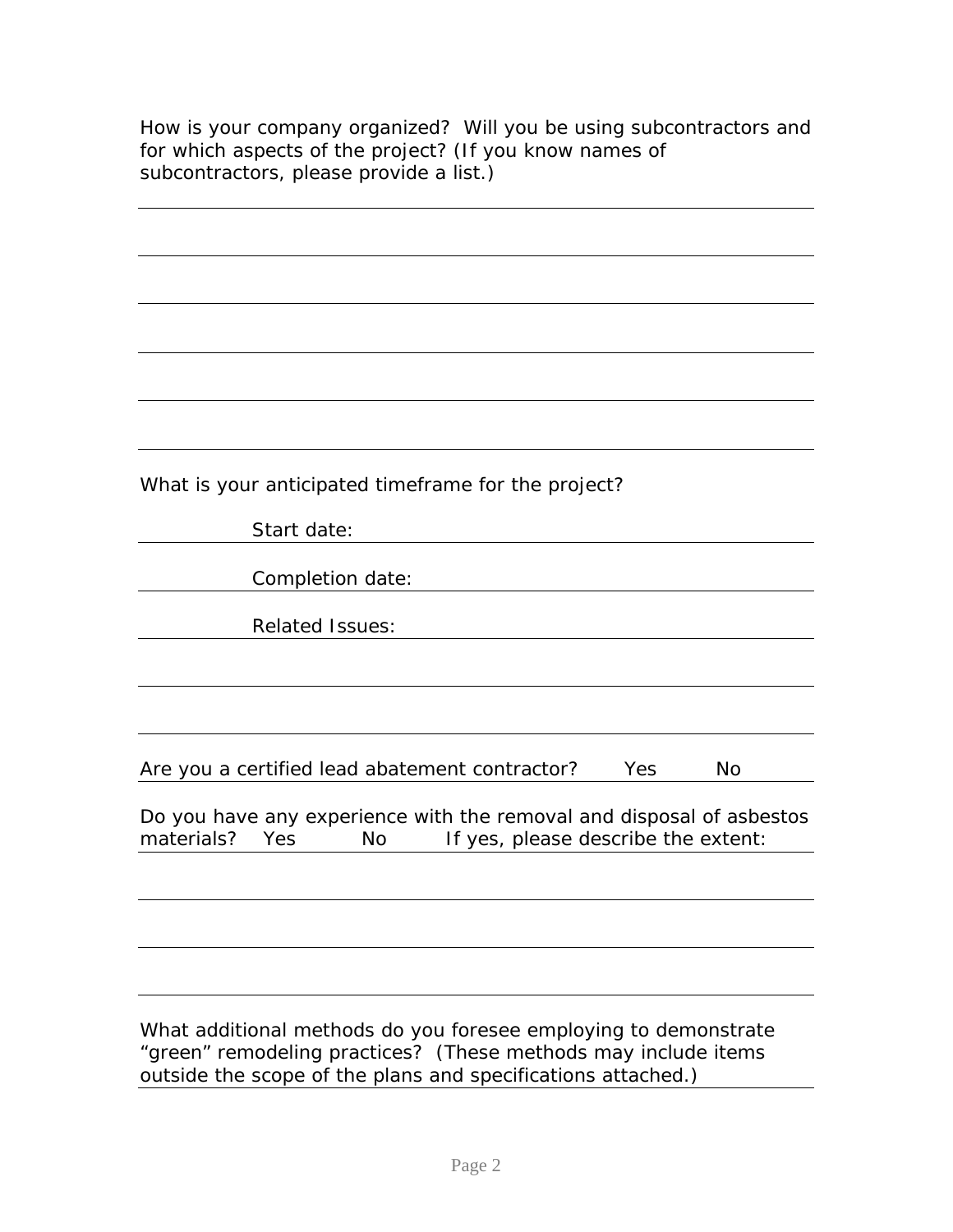## Please describe any experience with LEED or Green STAR certification.

Do you have any cost reduction ideas that can be incorporated into the project? Please describe.

Please attach some examples of local residential remodeling projects. Please include address, scope of work and contact information.

Also, please enclose a business card.

Please provide your price quotes in the following table: